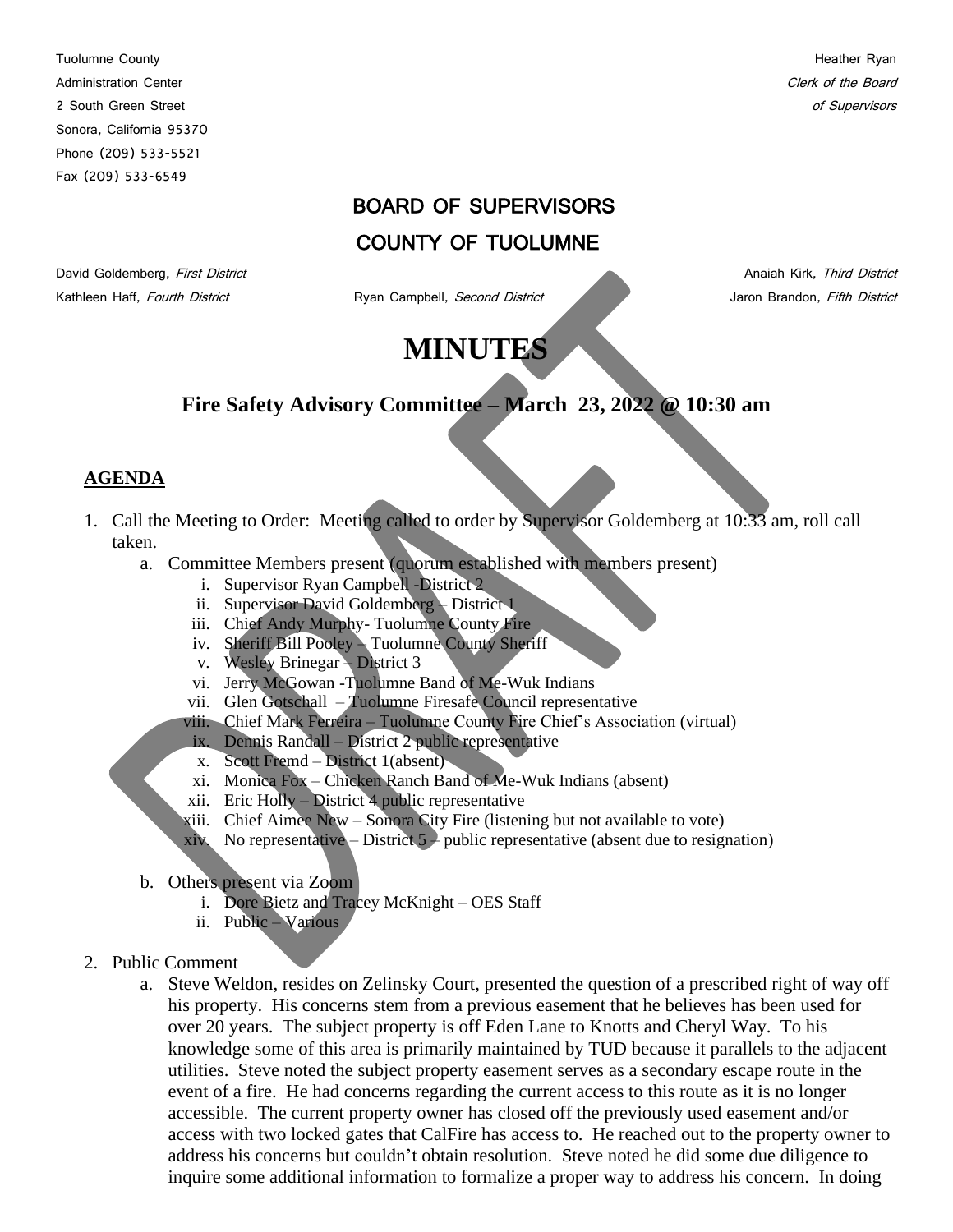so, he reached out to a Supervisor Kirk and County staff. Staff provided Steve with the recommendation of providing his concerns in public comment at today FSAC's meeting. Steve is voicing his concern to recommend the need to have a prescribed easement for this area and provide access.

- i. Supervisor Campbell, asked for clarification of the location of the subject project which was described as the access off of Eden and Half Mile Road and said Tuolumne County is riddled with these type of easement issues and many of them have been unaddressed.
- b. Susan Munsel, is a surrounding resident of the area that Steve Weldon addressed. She shared that on late last year, her husband passed in their home and family came out to her home late January to attend the service of her late husband. Susan and her family were on their way to attend the memorial when a series of events took place including the power going out in the area. Power lines were down, and crews were on site but there wasn't a secondary route to get out of the area. The weather forecast that day was that it was snowing. Susan and her family attempted to use the previous accessible easement but found there was a gate and no accessible way to exit. She expressed that eventually with the assistance of the fire department, they were able to get out and make it to the memorial, late but they made it.
- c. David Marquez, Yosemite Title company, who resides on Eden lane also spoke to the subject property that Steve and Susan commented on. David provided input on the parcel being subdivided and reference to the easement as "to be dedicated" however, he doesn't believe the easement was ever "dedicated" and therefore neither were the rights to an established prescript right of way. His input included the need for the right-of-way.
- d. Matt Zelinsky, FireBack. Agree with the community of the access and easement in question. He recommended ways to provide added protection to reduce fire hazardous by suggesting a fire retard agent. He would like this recommendation of using necessary chemical to be taken into consideration when writing up the vegetation ordinance to help prevent fire spreading.
- e. Edward Nessan, 2380 Compstock road, property owner 3.9 that sits on Lazy Z Lane (off of Lazy Z resort) He had concerns related to the County proposing a road close to his property that was subject to be turned from one lane into a two lane road. This would translate into getting the property owners to comply for fire purposes and had concerns that this may not be financially feasible for property owners. Request is to provide the property owners with financial assistance and for the planning department should discuss the possibility of dividing adjacent parcels into single family parcels. This would beneficial to the area by allowing new development to occur.

Supervisor Goldberg commented that public comment time is for the committee to hear from the public, but the committee will take in consideration the information but will not comment on elaborated that this is a time. He also thanked the public for their comments.

- 3. Approval of minutes for February 23, 2022
	- a. Supervisor Goldemberg motioned to approve, seconded by Supervisor Campbell
	- b. Vote taken all in favor, no nays
- 4. Old Business
	- a. FM Alert Proposal Sheriff/OES opened the conversation related to the FM Alert system. Matthew, Straeb, Alert FM, provided a presentation on the FM Alert system – Presentation Title: The FM Radio broadcast/Satellite Message distribution system. In the event of a power outage, the FM Alert system would not rely on internet for cell service and instead radio frequency waves. The FM Alert is currently being utilized in various surrounding counties. Matthew stated the FM Alert system offers competitive pricing and his company is seasoned in the BOS approval process. A system analysis of the radio systems was presented which further elevatored on having established contract agreements with other surrounding counties. The presentation provided a visional snapshot of the map coverage area. The proposal included a 5-year service contact, which included equipment, operation, maintenance, and monitoring. Individual equipment for the consumer would be a separate cost. Discount for bundling surrounding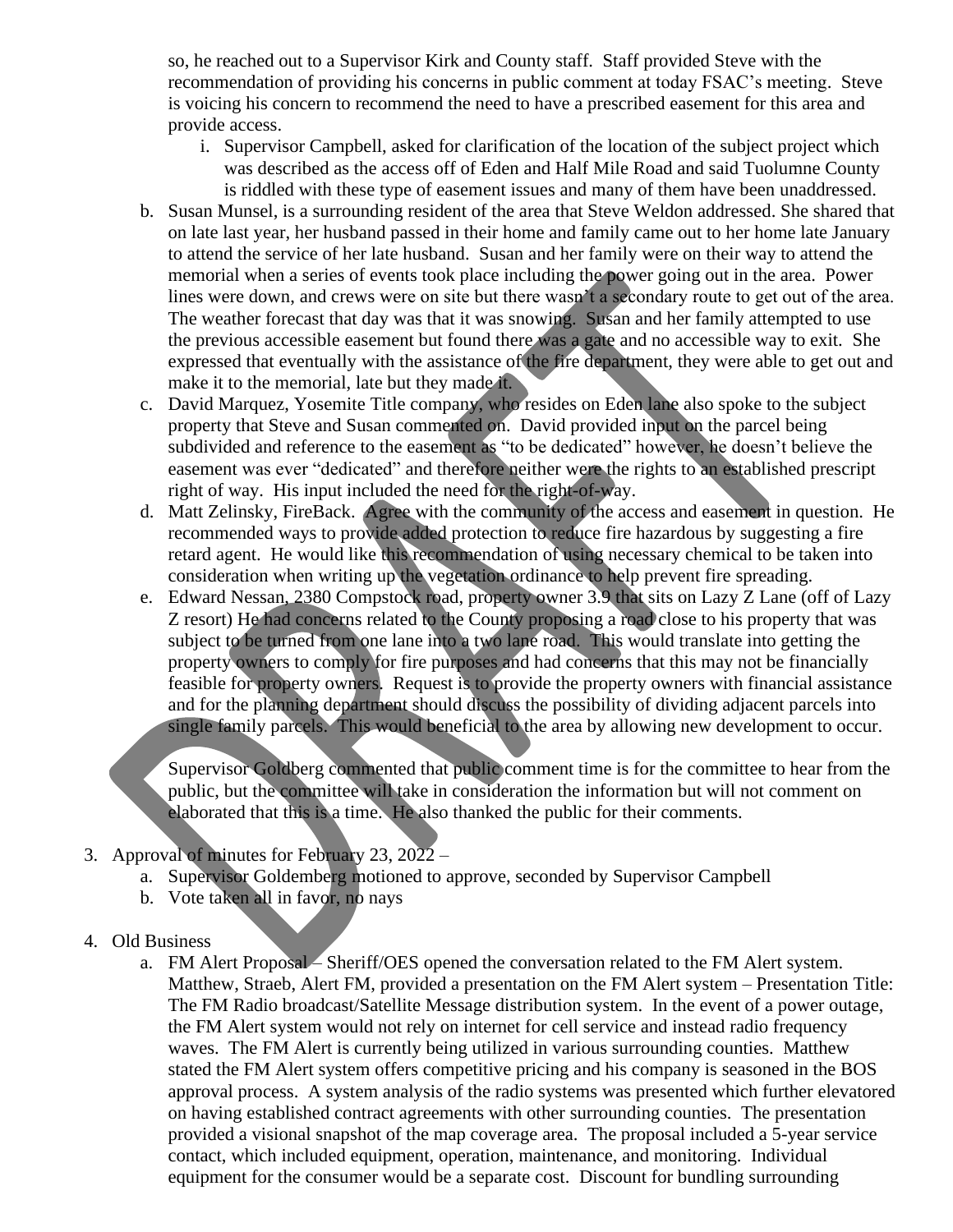counties was also presented. A population study was presented, which provided an overview of most of the rural areas in Tuolumne County. The Sherriff noted that he reached out to PG&E for any additional assistance and was told and currently there is no funding available and have exhausted available funding. Matt noted that Butte County and Shasta were able to secure PG&E funding including nonprofit and other resources. Considering all the proposed pricing for the County and the consumer and the funding limitations, the Sheriff asked the committee has asked the committee to consider all the information presented and to advise and explore next steps. The FM Alert system could potentially replace the current Everbridge system. Discussion was focused on system costs and price point for TC citizens.

Sheriff raised the question related to asking the committee their recommendation to be presented to Board of Supervisors for consideration of adding to our emergency alert notification system and potential funding options.

#### Public Comment

i. Michael with Cedar Ridge community referenced the previous initiatives and resources utilized in the Tuolumne County Tree Morality project including the support from the Sonora Sunrise Rotary efforts and recommends looking at these types of these potential resources for funding.

Chief Murphy motioned to recommend the FM Alert to the Board of Supervisors and use any available resources to fund it, seconded by Chief McGowan. Vote taken all in favor, no nays

#### 5. Reports/Presentation

- a. OES Update
	- a. Update on relocation of OES Staff- OES Staff is currently located on the 4<sup>th</sup> floor of the Albert N. Francisco (ANF) building.

## 6. Working groups

- i. Communication and Education Outreach workgroup
	- a. Supervisor Campbell updated the group regarding meeting with Superintendent of schools and approval to disseminate emergency preparedness materials to students and their families through the schools.
- ii. Governance Workgroup
	- a. Update and discussion of vegetation ordinance language, approve recommended amended timeline

a. Staff updated the committee, addressing the need for an extended timeline for the vegetation ordinance from the original proposed timeline, the current objective is to account for adequate time to draft a prepare a cohesive vegetation ordinance. The extended time with ensure accuracy and timeliness for presenting the draft vegetation ordinance and corresponding information to the BOS in a successful manner. b. Kelly Schroeder, Agricultural Commissioner for Tuolumne County, provide a brief update on the concerns from the Farm Bureau as she has been attending meetings related to the vegetation ordinance topic. Concerns related to the vegetation ordinance that have been presented to her include parcels relate to the Williamson Act, appropriate parcels that should or should not be address in the vegetation ordinance, compliance concerns, financial concerns, open space and related costs, and the

potential impacts on the production of crops for the agricultural community.

c. Chief McGowan – reiterated the concerns that derive from the Farm Burau including the impacts of the open space.